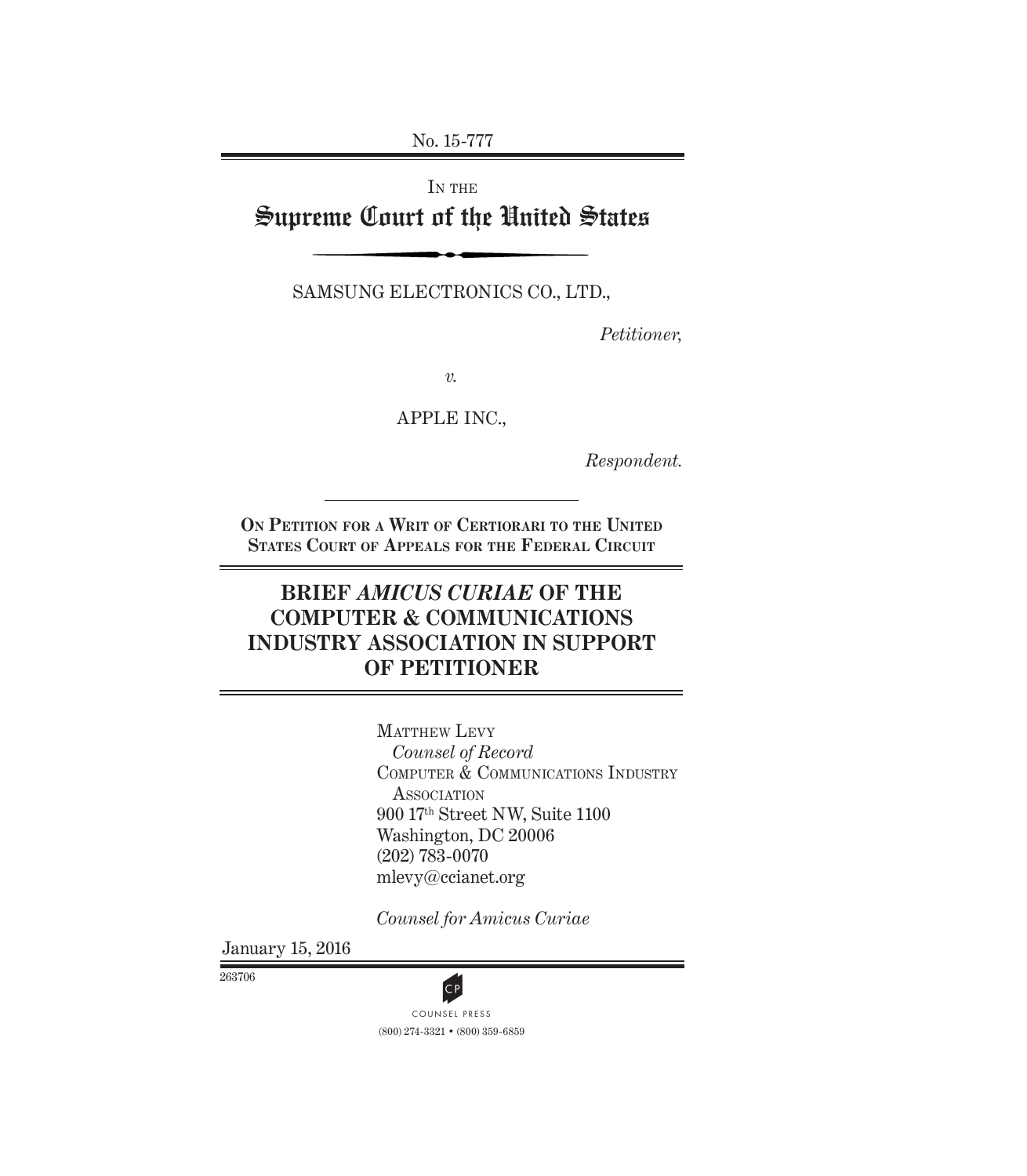### **TABLE OF CONTENTS**

| Page                                                                                                                                                                      |
|---------------------------------------------------------------------------------------------------------------------------------------------------------------------------|
| TABLE OF CONTENTS                                                                                                                                                         |
| TABLES OF CITED AUTHORITIES ii                                                                                                                                            |
| INTEREST OF AMICUS CURIAE 1                                                                                                                                               |
| RELEVANT CONSTITUTIONAL PROVISIONS<br>AND STATUTES 1                                                                                                                      |
| INTRODUCTION AND SUMMARY OF                                                                                                                                               |
|                                                                                                                                                                           |
| The Federal Circuit's Interpretation<br>L.<br>of Section 289 Expands the "Exclusive<br>Right" Described in the Progress Clause to<br>Far More Than the Inventor Invented5 |
| The Constitutionality Concerns With Respect<br>Н.<br>to Section 289 Can Be Avoided By Not Limiting<br>"Article of Manufacture" to Goods Sold8                             |
| III. Patent Assertion Entities Will Use The<br>Federal Circuit's Interpretation of Section<br>289 to Increase Their Leverage $\ldots \ldots \ldots \ldots 11$             |
|                                                                                                                                                                           |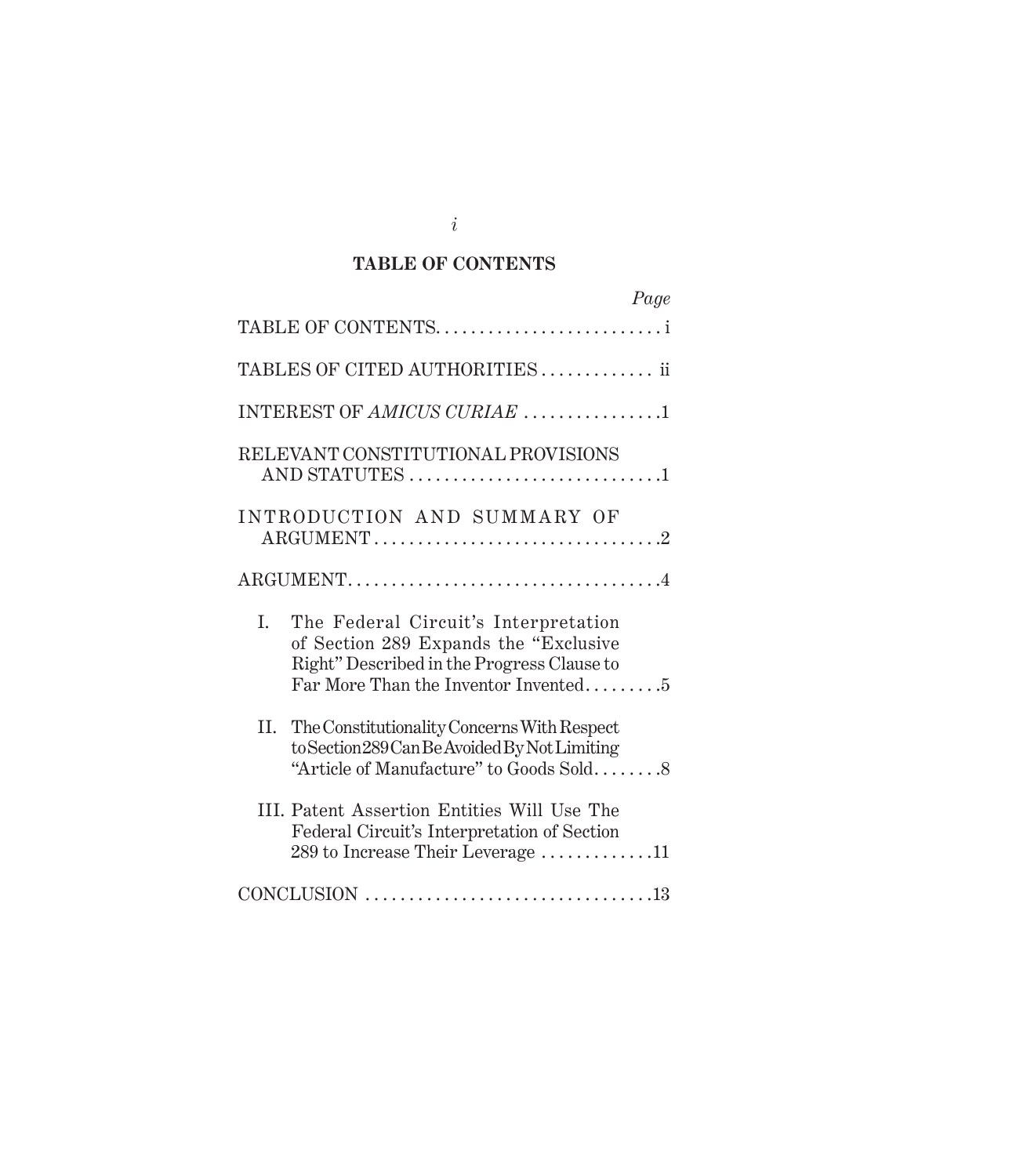## **TABLE OF CITED AUTHORITIES**

## *Page*

### **Cases**

| Bonito Boats, Inc. v. Thunder Craft Boats, Inc.,                                                               |
|----------------------------------------------------------------------------------------------------------------|
| Graham v. John Deere Co.,                                                                                      |
| In re Zahn,                                                                                                    |
| <i>Jones v. United States.</i>                                                                                 |
| Pacific Coast Marine Windshields Ltd. v.<br>Malibu Boats, LLC,<br>No. 6:12-cv-00033 (M.D. Fla. Aug. 22, 2014)3 |

## **Statutes**

### *ii*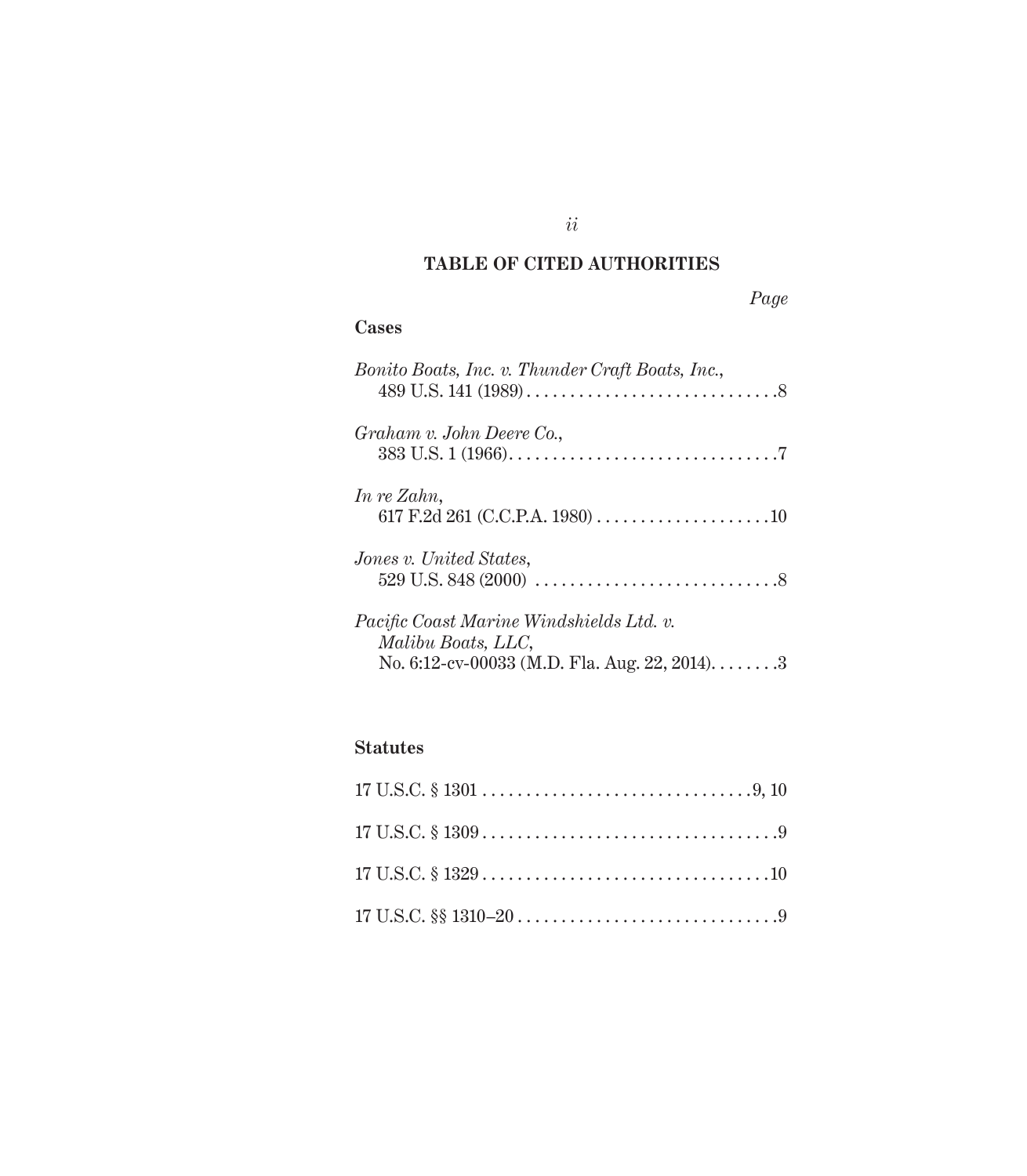### *Cited Authorities*

| Page                                                                                                                                   |
|----------------------------------------------------------------------------------------------------------------------------------------|
|                                                                                                                                        |
| <b>Other Authorities</b>                                                                                                               |
| AIPLA, Report of the Economic Survey 2013<br>$(July 2013) 11$                                                                          |
| Letter from Samuel K. Giles, Managing Director,<br>Intellectual Capital Consulting, LLC, to<br>Gregory Lee, Samsung Telecommunications |
|                                                                                                                                        |

## **Constitutional Provisions**

|--|--|--|--|--|--|--|--|

*iii*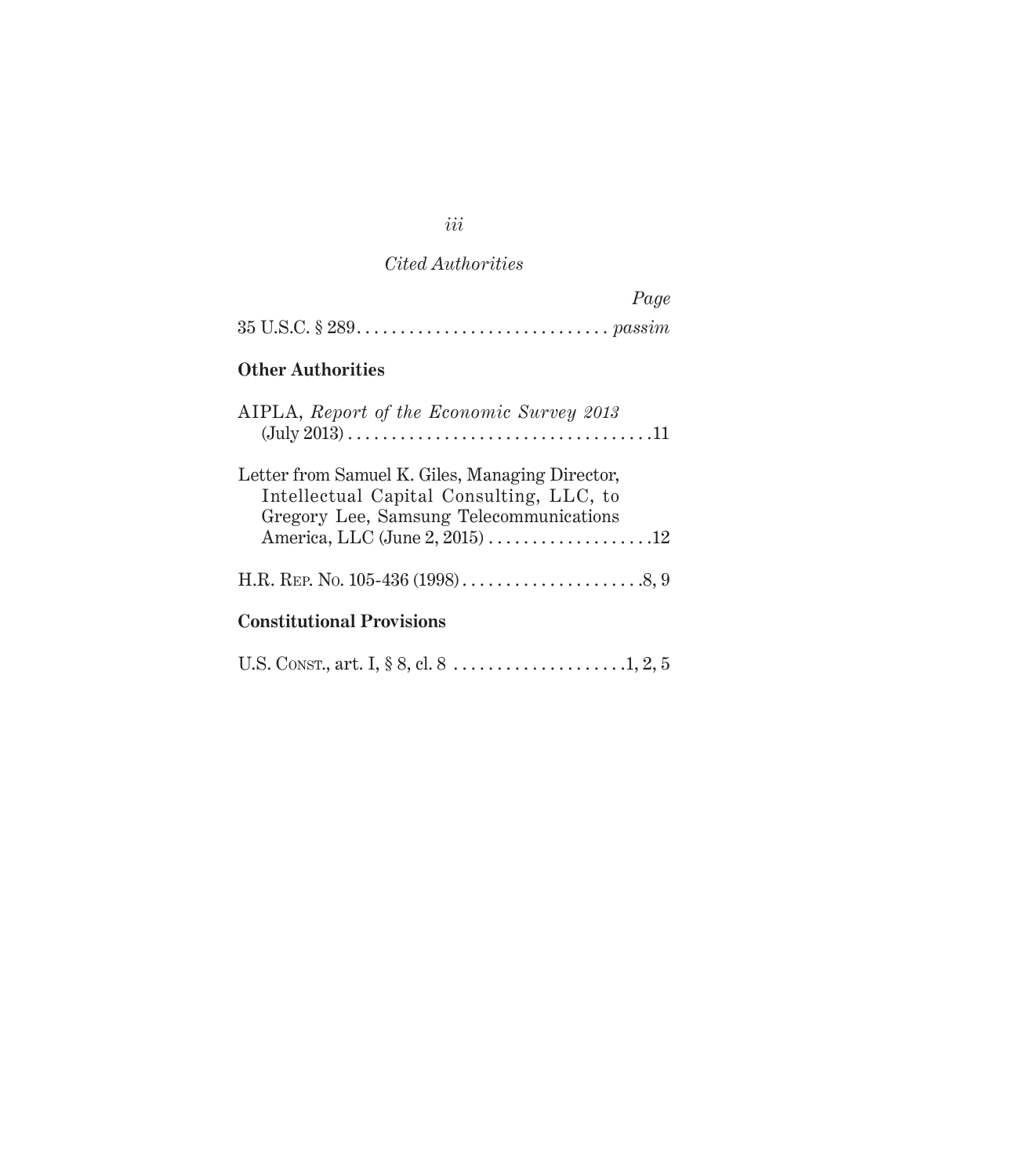#### **INTEREST OF** *AMICUS CURIAE***<sup>1</sup>**

The Computer & Communications Industry Association ("CCIA") is an international, nonprofit association representing a broad cross section of computer, communications and Internet industry firms employing more than 750,000 workers and generating annual revenues in excess of \$540 billion.<sup>2</sup>

#### **RELEVANT CONSTITUTIONAL PROVISIONS AND STATUTES**

To promote the Progress of Science and useful Arts, by securing for limited Times to Authors and Inventors the exclusive Right to their respective Writings and Discoveries.

U.S. Const., art. I, § 8, cl. 8 ("Progress Clause").

Whoever during the term of a patent for a design, without license of the owner,

(1) applies the patented design, or any colorable imitation thereof, to any article of manufacture for the purpose of sale, or

<sup>1.</sup> No counsel for any party authored this brief in whole or part; no such party or counsel made a monetary contribution intended to fund its preparation or submission; and no person other than *amicus* made such a contribution. All parties have consented to the filing of this brief.

<sup>2.</sup> A list of CCIA members is available at http://www.ccianet. org/members. Petitioner Samsung is a CCIA member, but took no part in the preparation of this brief.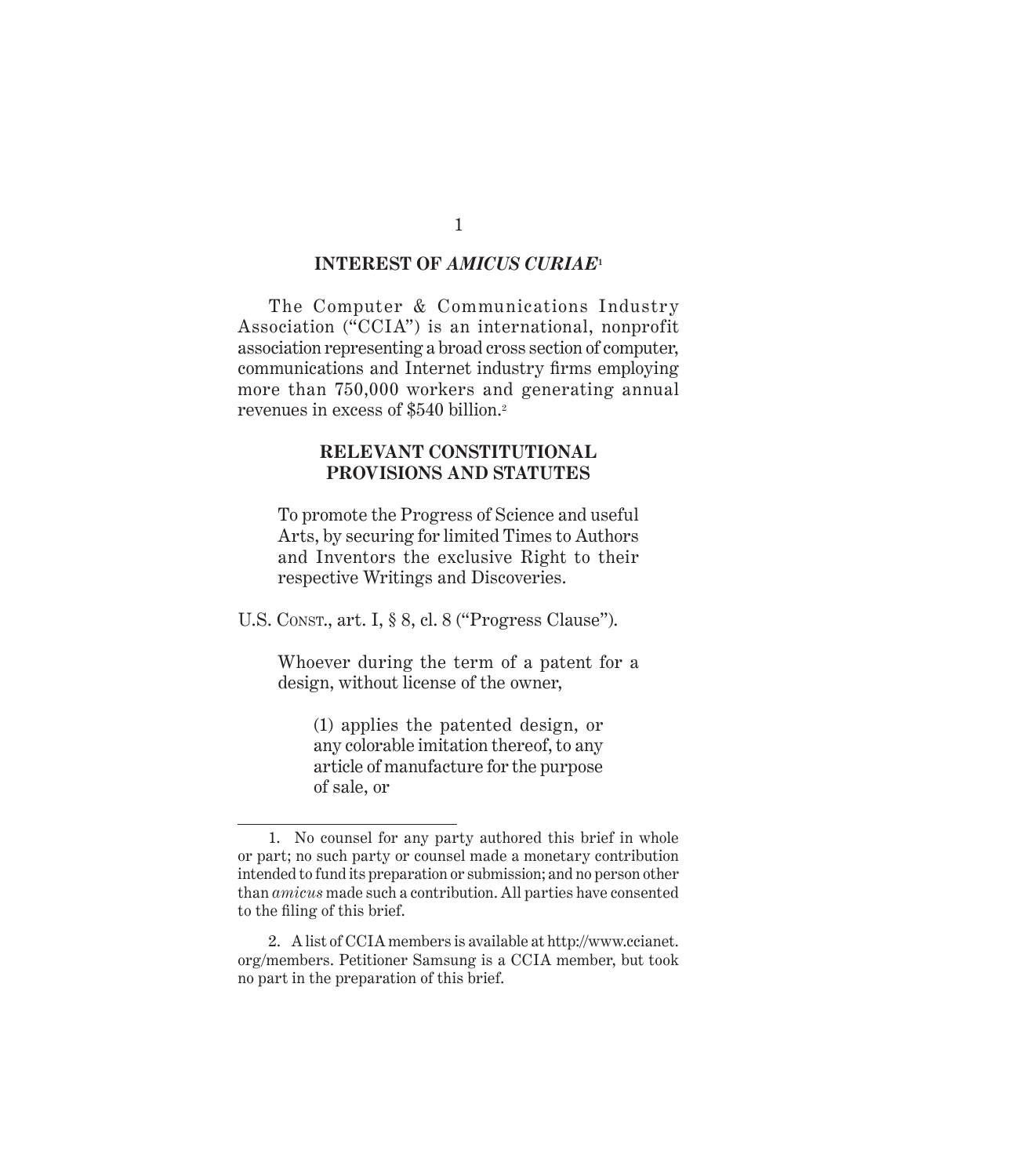(2) sells or exposes for sale any article of manufacture to which such design or colorable imitation has been applied shall be liable to the owner to the extent of his total profit, but not less than \$250, recoverable in any United States district court having jurisdiction of the parties.

Nothing in this section shall prevent, lessen, or impeach any other remedy which an owner of an infringed patent has under the provisions of this title, but he shall not twice recover the profit made from the infringement.

35 U.S.C. § 289.

#### **INTRODUCTION AND SUMMARY OF ARGUMENT**

The Court should grant Samsung Electronics Co.'s ("Samsung's") petition so that it can consider the Federal Circuit's interpretation of the design patent damages statute.

The Federal Circuit's decision with respect to design patent damages raises constitutional concerns, is a misreading of the statute, and is dangerous to the technology industry. The decision below interprets Section 289 to expand the exclusive right granted by a design patent well beyond the powers granted to Congress by the Progress Clause. The Progress Clause grants Congress the power to give an inventor "the exclusive right" to her "discoveries."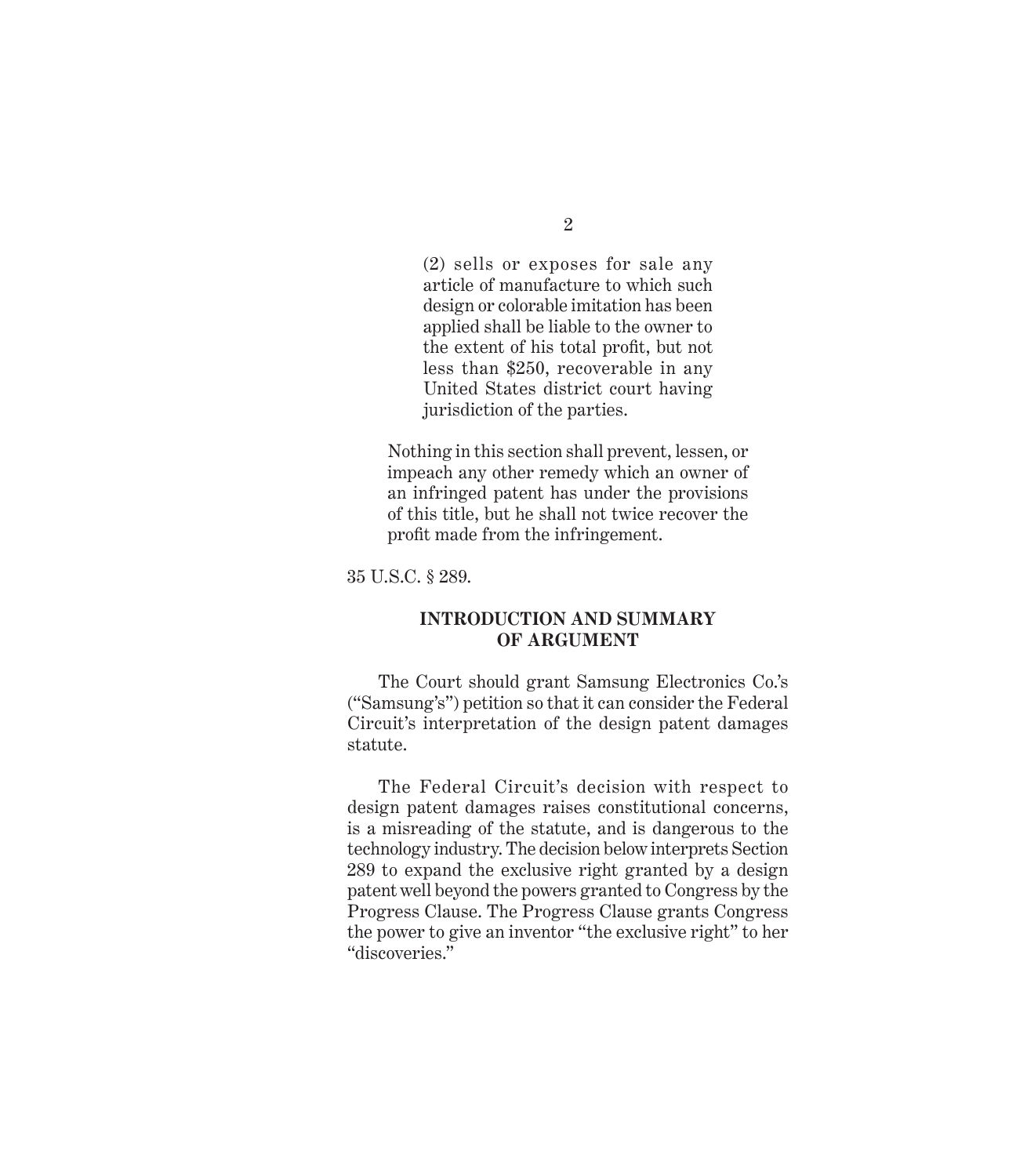By interpreting the term "article of manufacture" to apply only to articles sold to "ordinary purchasers," the Federal Circuit's decision gives the inventor of a "discovery" claimed in a fairly narrow design patent the right to the profits made on a complex device that is the result of literally thousands of separate, patented, innovations. This interpretation of the statute effectively grants exclusive rights over a device covered by tens of thousands of utility patents, even though the "discovery" covered by the patent-in-suit is an ornamental feature.

The constitutionality problem is avoidable by interpreting the statute more narrowly: the term "article of manufacture" as used in 35 U.S.C. § 289 must refer to the smallest article to which the patented design is applied, not a larger device that incorporates the article as one of its components. Were it not, a design patent covering a windshield for a boat could be liable for profits on the entire boat. *See Pacific Coast Marine Windshields Ltd. v. Malibu Boats, LLC*, No. 6:12-cv-00033, slip op. at 19–22 (M.D. Fla. Aug. 22, 2014).

The Federal Circuit misinterpreted "article of manufacture" to mean the "product of manufacture," *i.e.*, the product sold to consumers. But Congress does not use those terms synonymously. In the Vessel Hull Design Protection Act, which is based in part on design patent law, Congress used the terms distinctly. Congress never intended the "article of manufacture" to automatically swallow whatever end-good in which the article incorporating an infringing design is included.

If the decision below is allowed to stand, design patent infringement will become a new tool for patent assertion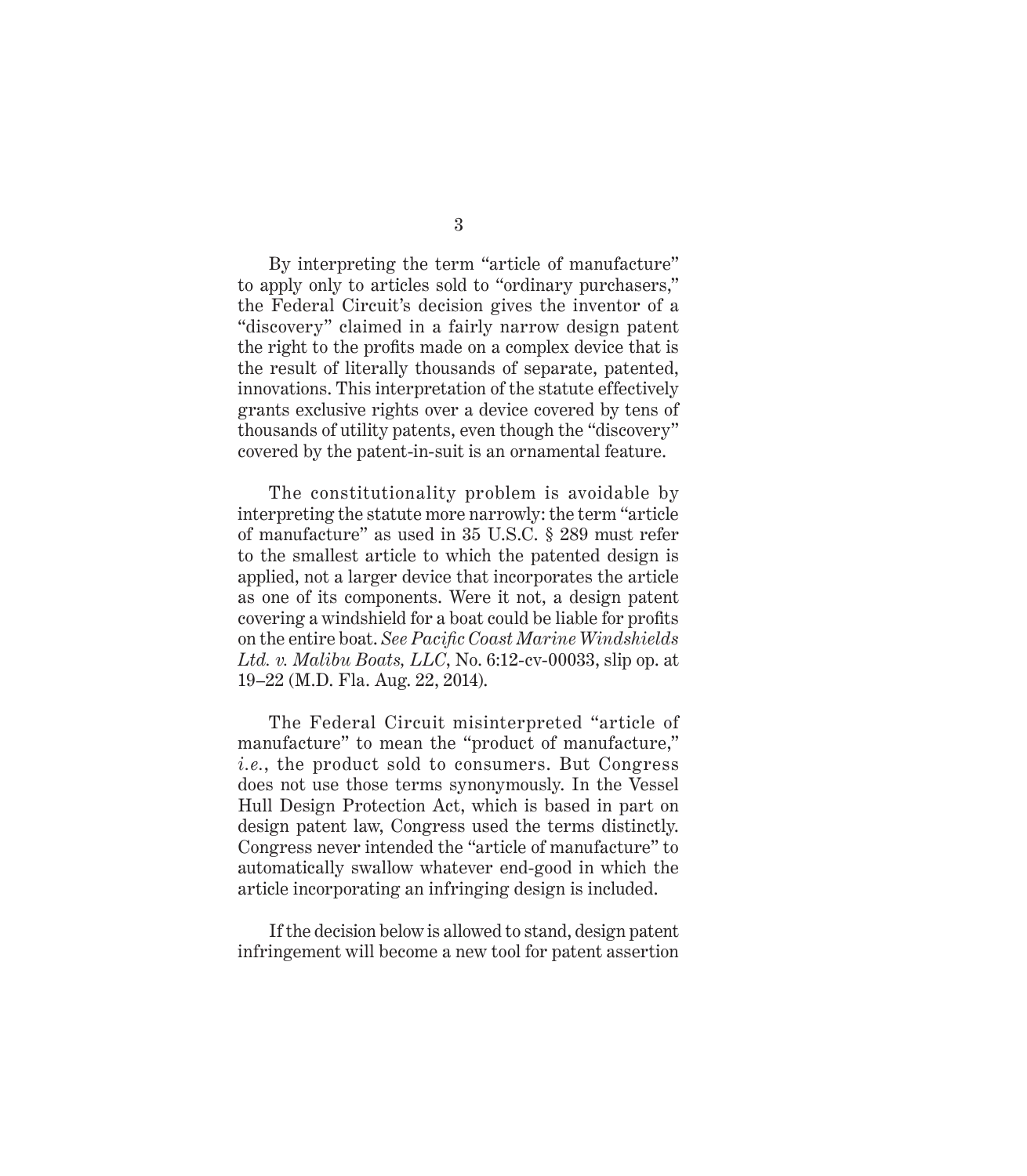entities to use to gain leverage. Indeed, within a few weeks of the Federal Circuit's decision, a patent assertion entity used the decision to threaten Samsung itself with design patent infringement.

This issue is of great concern to CCIA's member companies, many of whom sell or market complex electronic devices that incorporate many different designs. If the Federal Circuit's interpretation of Section 289 is affirmed, CCIA's member companies could be faced with potentially massive exposure to attack using design patents. Such a rule would disproportionately penalize complex integrators, discouraging enterprises from bringing complex products and services to market.

#### **ARGUMENT**

The decision below interprets the term "article of manufacture" in Section 289 to be limited to articles sold to "ordinary purchasers." *See* Pet. App. 29a. The Federal Circuit's interpretation of 35 U.S.C. § 289 raises serious constitutional concerns and has the potential to create large problems for the technology industry. Moreover, this interpretation is inconsistent with Congress's usage of the term "article of manufacture" in a related statute, the Vessel Hull Design Protection Act.

The sheer number of potential design patents that could apply to a single smartphone exposes manufacturers to grossly unjust liability. For example, Apple has 199 active design patents entitled "Electronic device." If Samsung were sued on each of those patents by separate entities, Samsung's potential damages would be many billions of dollars.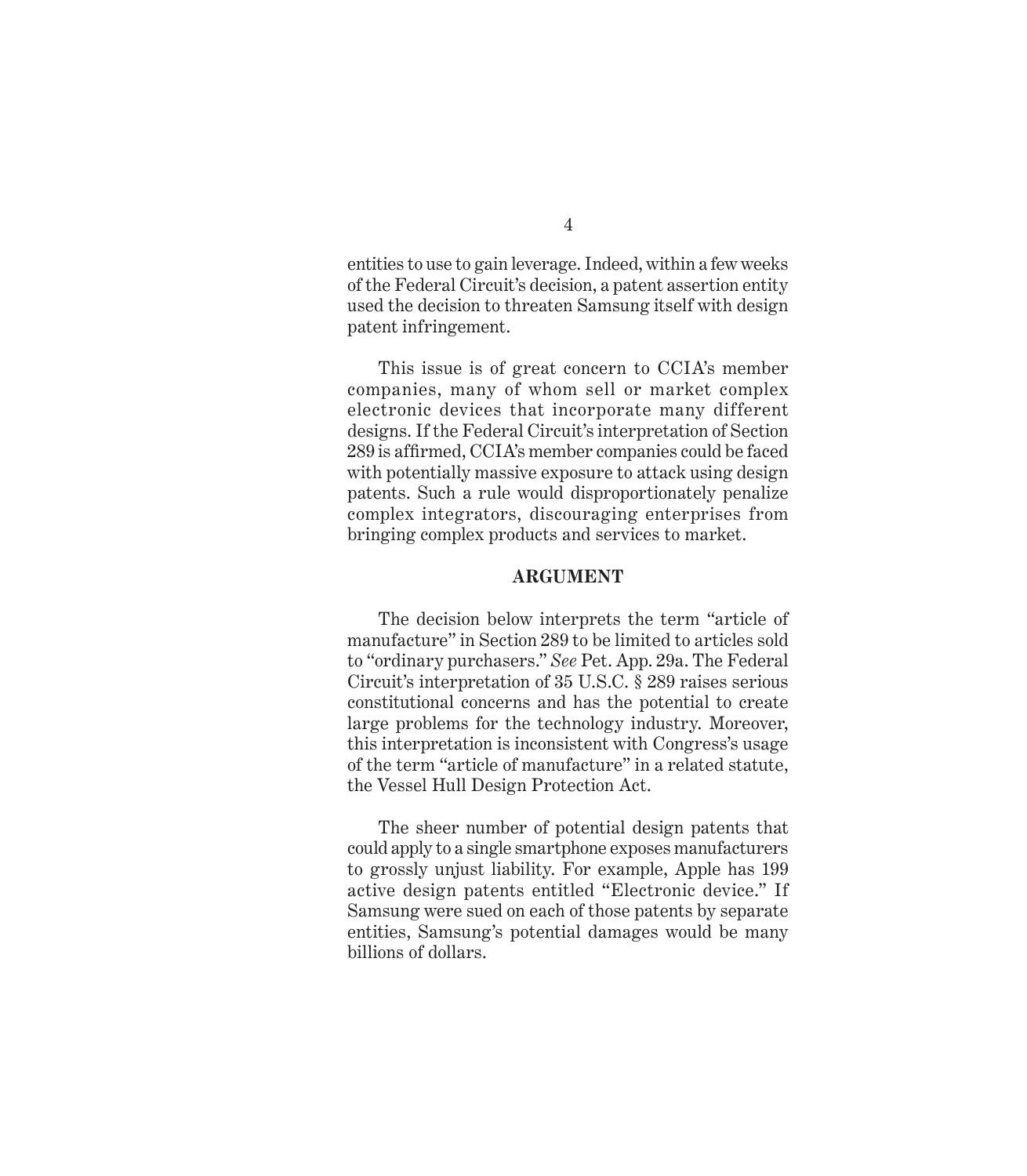If the Federal Circuit's interpretation of Section 289 is allowed, the result would be damaging to the entire smartphone industry, as well as manufacturing of other electronic devices. Manufacturers would have to account for the risk of liability for design patent infringement, which could result in the loss of the entire profit for a product line several times over. This increased risk would increase costs and likely reduce the number of products available to the public.

Accordingly, CCIA respectfully requests that this Court grant Samsung's petition.

### **I. The Federal Circuit's Interpretation of Section 289 Expands the "Exclusive Right" Described in the Progress Clause to Far More Than the Inventor Invented**

The interpretation of Section 289 used by the Federal Circuit raises constitutional concerns because it grants a design patent an effective monopoly over an entire smartphone based solely on certain ornamental features. Considering that nearly all of the value of a device like a smartphone comes from its functionality, this breadth of scope would transform a design patent into a sort of super-utility patent, allowing a design patentee to control an industry in a way that would be nearly impossible with utility patents.

This expansion in scope of a design patent grants an inventor exclusive right over *far* more than she invented. This is not simply a question of where exactly to draw boundaries over patent scope. For example, Apple's patents specifically *disclaim* the part of the device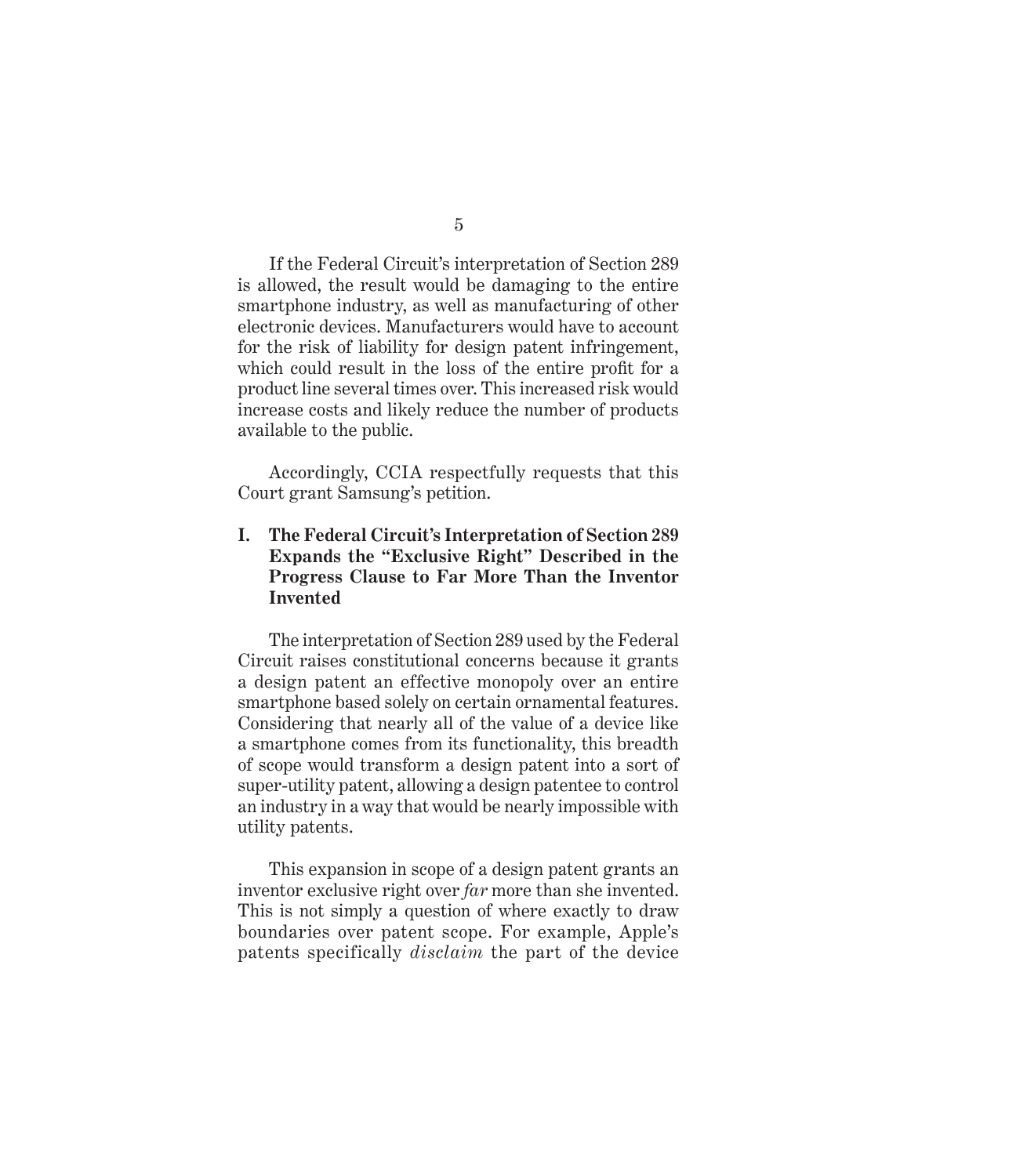containing all of the inner workings. That is, the drawings claim only the front face of the device, and the rest of the device is shown in dotted lines, which indicate *unclaimed* subject matter, as shown in Figures 3 and 7 from U.S. Patent No. D593,087:



Despite this express disclaiming of scope, the Federal Circuit granted damages based on the profits of entire Samsung smartphones. These are devices whose technology is covered by literally tens of thousands of patents and many thousands of innovations that are in the public domain. Yet a single design patent grants Apple, effectively, the exclusive right to those devices, even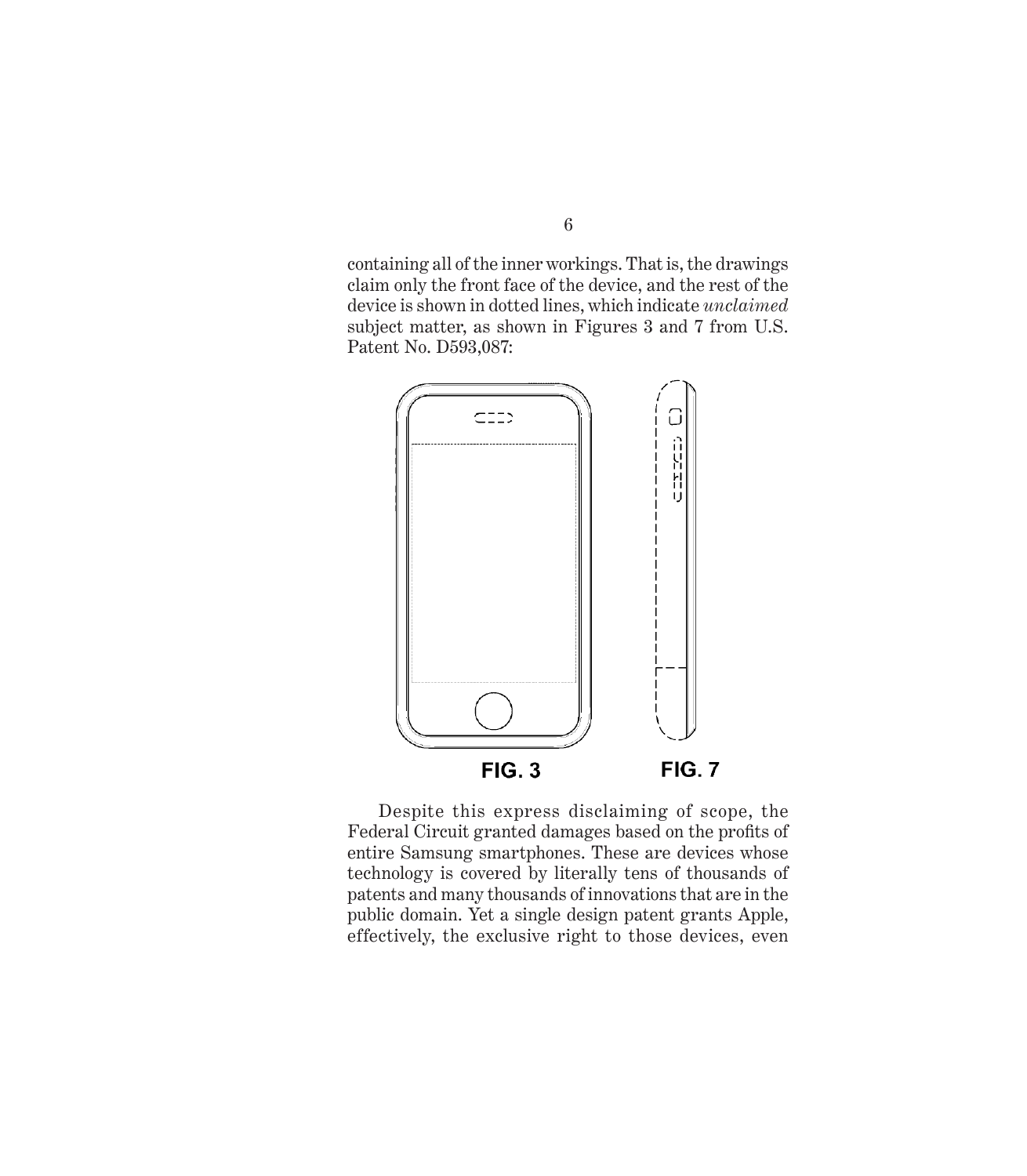though Apple admits in its application that the design patent does not include the innovations inside the device.

If infringing a single design patent can result in the loss of all profits made from a complex device, many (if not most) companies will avoid the risk of infringement altogether by staying out of the market. Accordingly, the result is the same as if the design patent owner held all of the patents for the entire device: new products and innovations are blocked from the market. While the design patent scope may not be coextensive with the scope of the utility patents covering the relevant device, the Federal Circuit's interpretation of Section 289 certainly increases design patent scope far beyond just the actual patented design.

The Congress in the exercise of the patent power may not overreach the restraints imposed by the stated constitutional purpose. Nor may it enlarge the patent monopoly without regard to the innovation, advancement or social benefit gained thereby. Moreover, Congress may not authorize the issuance of patents whose effects are to remove existent knowledge from the public domain, or to restrict free access to materials already available.

*Graham v. John Deere Co.*, 383 U.S. 1, 5–6 (1966). It is undeniable that the ornamental features described in Apple's design patents contribute a tiny fraction of the innovations contained in a smartphone.

While Congress has broad authority to legislate with respect to patents, it is not allowed to remove knowledge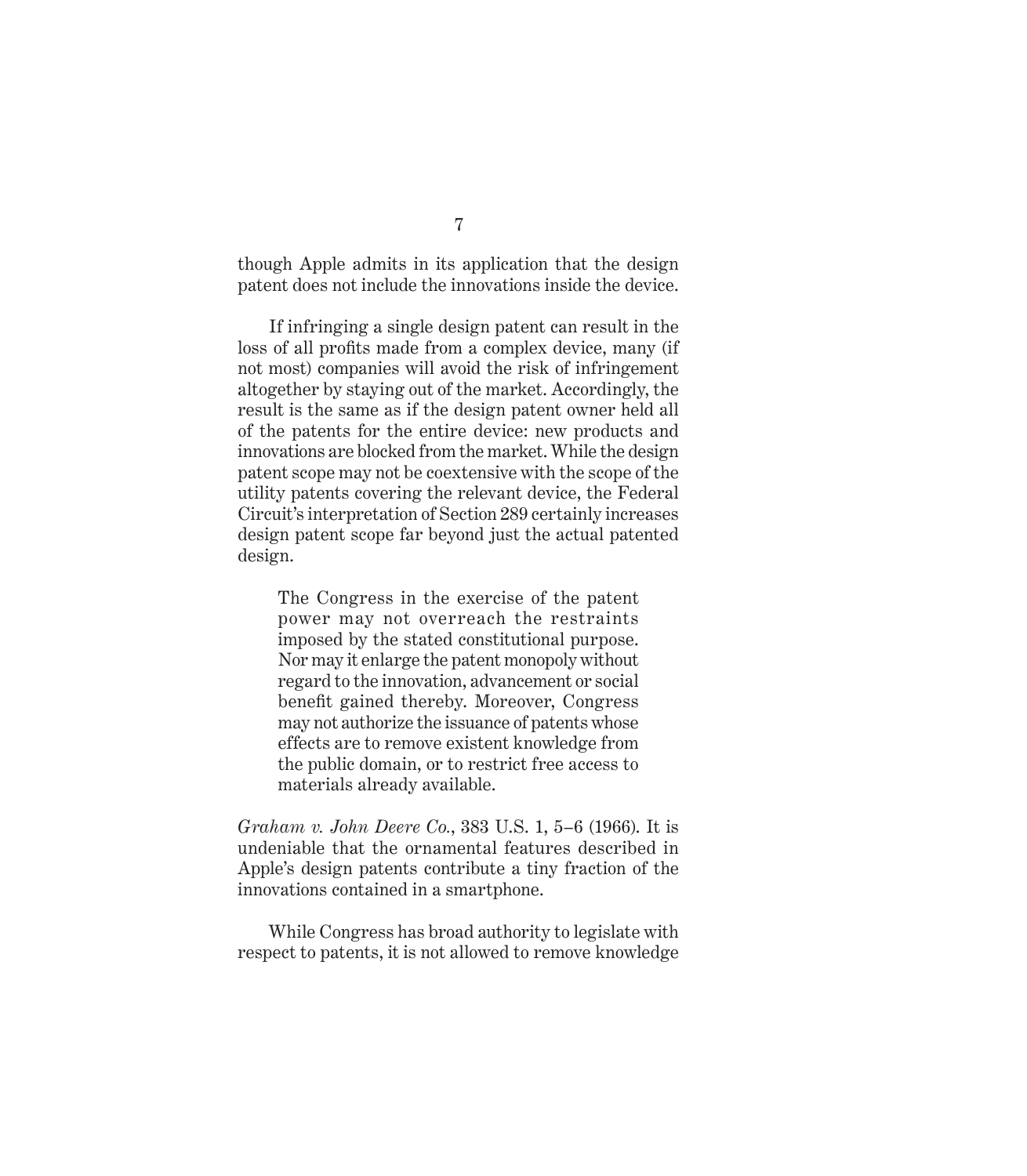from the public domain or grant a monopoly to an inventor far beyond what the inventor has contributed to the public. "[T]he [Patent] Clause contains both a grant of power and certain limitations upon the exercise of that power." *Bonito Boats, Inc. v. Thunder Craft Boats, Inc.*, 489 U.S. 141, 146 (1989).<sup>3</sup> The Federal Circuit's interpretation of Section 289, however, does exactly what Congress is not allowed to do.

#### **II. The Constitutionality Concerns With Respect to Section 289 Can Be Avoided By Not Limiting "Article of Manufacture" to Goods Sold**

The Federal Circuit created a constitutional problem, discussed above, *supra* 5, by incorrectly limiting the term "article of manufacture" to articles sold to "ordinary customers." *See* Pet. App. 29a. By interpreting "article of manufacture" to mean merely an article that is manufactured, the constitutional problem can be avoided by limiting design patent scope to the physical article (*e.g.*, the case of a smartphone) to which the patented design is applied. "[W]here a statute is susceptible of two constructions, by one of which grave and doubtful constitutional questions arise and by the other of which such questions are avoided, our duty is to adopt the latter." *Jones v. United States*, 529 U.S. 848, 857 (2000) (quoting *United States ex rel. Attorney General v. Delaware & Hudson Co.*, 213 U.S. 366, 408 (1909)).

<sup>3.</sup> The Vessel Hull Design Protection Act was enacted in part to respond to the holding in *Bonito Boats* that states could not enact vessel hull protection. H.R. Rep. No. 105-436, at 12–13 (1998).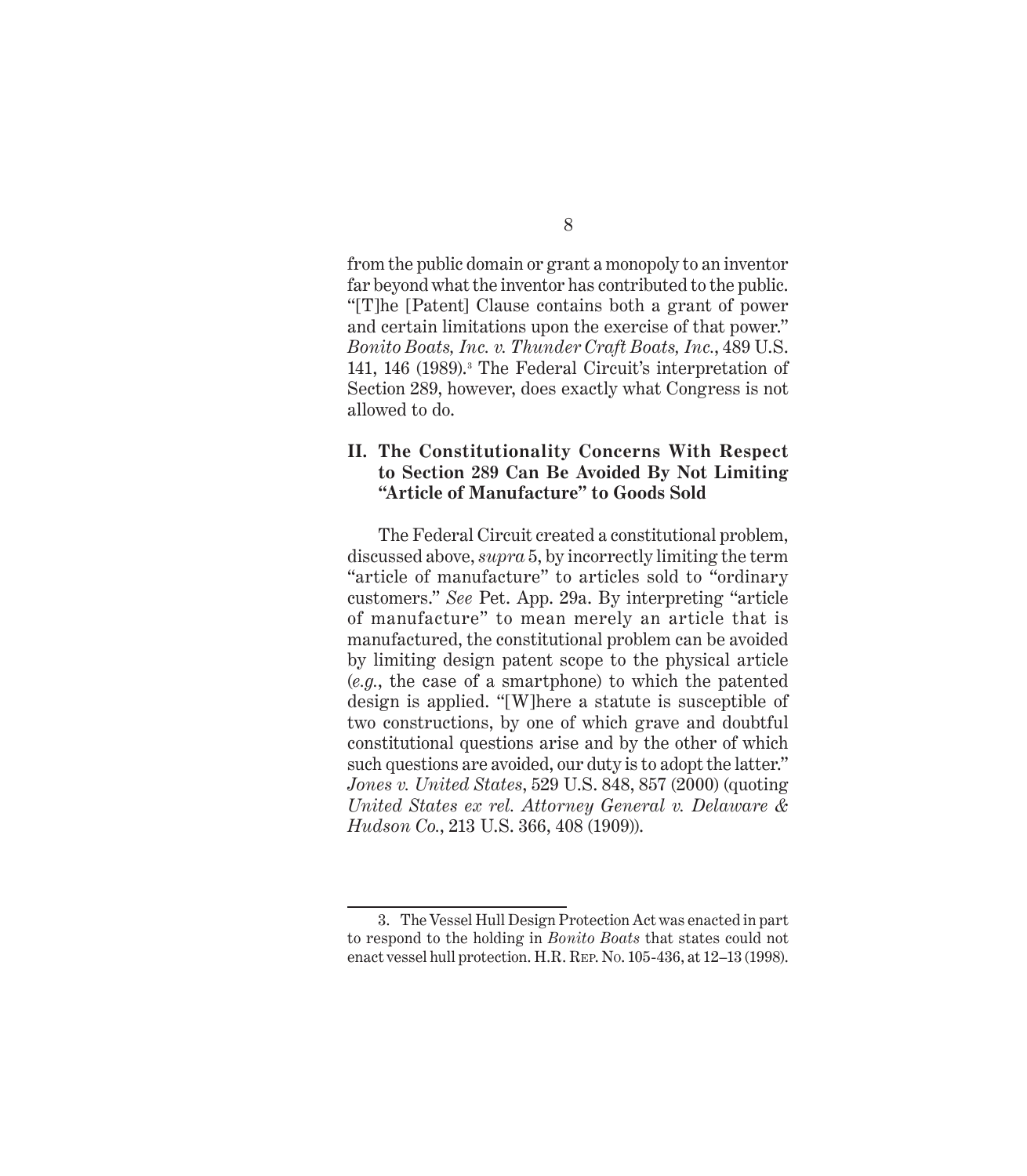The Vessel Hull Design Protection Act ("VHDPA"), a *sui generis* form of protection for boat hull designs, also provides strong evidence that an "article of manufacture" is not restricted to a product sold to consumers. The VHDPA was enacted to fill a particular gap in intellectual property protection for the industrial designs of boat hulls. Design patents can be difficult to obtain for boat hull designs, because ornamental features may be considered "dictated by functional considerations." H.R. Rep. No. 105- 436, at 11 (1998). Because a boat hull design is typically functional (*e.g.*, it may improve boat performance), it can be ineligible for protection with copyright. *Id.* The VHDPA offers protection of both ornamental and functional features of hull designs. *See* 17 U.S.C. §§ 1301 *et seq.* Hull designs are registered for protection with the Copyright Office and are not examined as design patents are. *See*  17 U.S.C. §§ 1310–20.

The VHDPA expressly distinguishes between a "product of manufacture" (*e.g.*, a boat) and an "infringing article" (*i.e.*, a vessel hull): "A person who incorporates into that person's *product of manufacture* an infringing *article* acquired from others in the ordinary course of business . . ." 17 U.S.C. § 1309(d) (emphases added). An "infringing article" is "any *article* the design of which has been copied from a design protected under this chapter, without the consent of the owner of the protected design." 17 U.S.C. § 1309(e) (emphasis added). That is, an "article" is the object that infringes (in this case, a boat hull), but a "product of manufacture" is the entire consumer product incorporating that infringing article.

The VHDPA coordinates its protection with design patents to ensure that no one receives both a VHDPA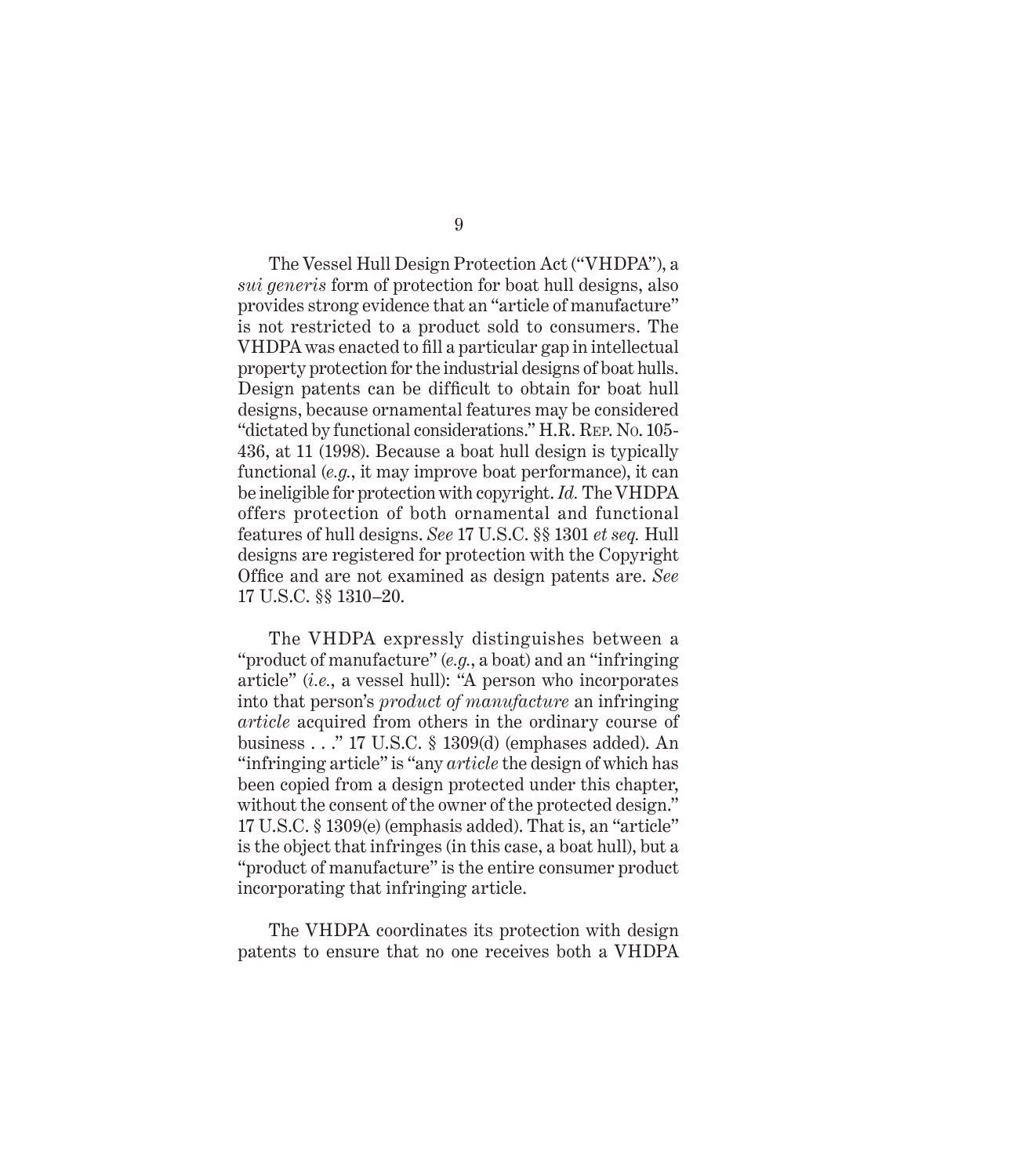registration and a design patent for the same boat hull: "The issuance of a design patent under title 35, United States Code, for an original design for an *article of manufacture* shall terminate any protection of the original design under this chapter." 17 U.S.C. § 1329 (emphasis added). The "article of manufacture" referred to in Section 1329 of the VHDPA is a boat hull, *not* an entire boat sold to ordinary consumers. *See* 17 U.S.C. § 1301(a) (2) ("The design of a vessel hull, deck, or combination of a hull and deck, including a plug or mold, is subject to protection under this chapter. . ."). Given that Congress deliberately intended to coordinate design patents with VHDPA protection for boat hulls, it must have intended the term "article of manufacture" to take the same meaning in both statutes.

The Federal Circuit's interpretation of Section 289 is also inconsistent with earlier interpretations of the design patent statute. A design for an "article of manufacture" does not have to be embodied in the entire article depicted. *In re Zahn*, 617 F.2d 261, 268 (C.C.P.A. 1980) ("While the design must be embodied in some articles, the statute is not limited to designs for complete articles, or 'discrete' articles, and certainly not to articles separately sold…"). The entire "article of manufacture" in which the design is embodied does, however, have to be depicted in the drawings of the design patent. *Id.* at 268–69 (explaining the difference between the article being illustrated and the parts of the article which embody the claimed design).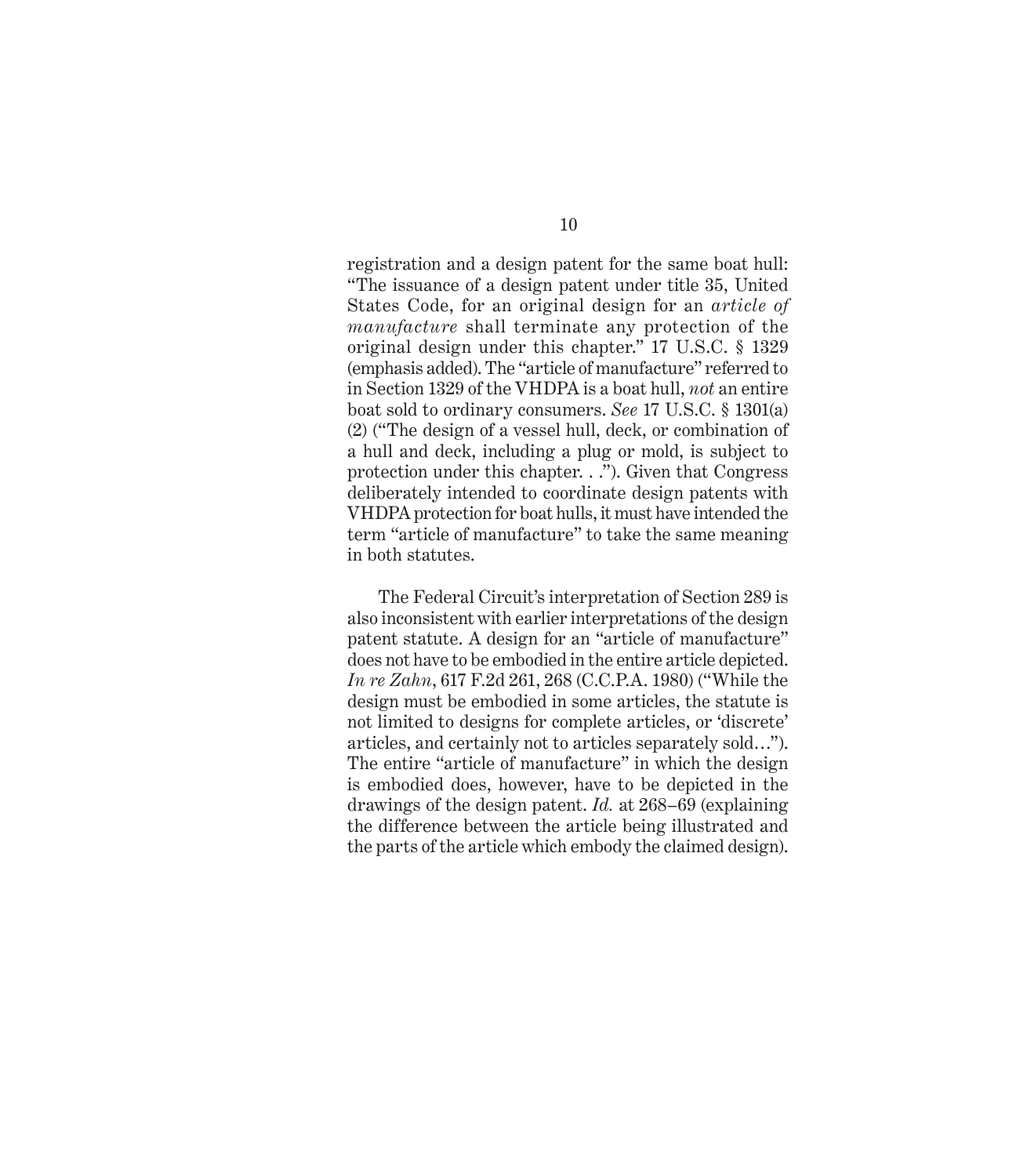#### **III. Patent Assertion Entities Will Use The Federal Circuit's Interpretation of Section 289 to Increase Their Leverage**

This case is important to the thousands of businesses that are the targets of patent assertion entities ("PAEs"), also called patent monetization entities. PAEs are companies whose business is licensing and enforcing patents, typically using purchased patents. PAEs cost the U.S. economy billions of dollars per year, targeting businesses of all sizes and in a wide variety of industries.

The PAE business model relies on the difficulty of proving patents invalid. PAEs are profitable because accused infringers have a strong incentive to settle. It is extremely expensive to defend against a patent infringement claim, in large part because there are few ways to dismiss even a weak claim on the pleadings. Accordingly, nearly every such case will require discovery, which costs hundreds of thousands, or even millions of dollars. In 2012, the mean cost through the end of discovery for cases filed by PAEs worth less than \$1 million was \$516,000; for such cases with \$1 to 10 million at risk, that figure was \$998,000; and for cases with \$10 to \$25 million at risk, the mean cost through the end of discovery was over \$1.7 million.<sup>4</sup>

Because smartphones (and similarly complex electronic devices) provide enormous functionality,

<sup>4.</sup> AIPLA, *Report of the Economic Survey 2013*, at I-145 (July 2013), http://library.constantcontact.com/download/ get/file/1109295819134-177/AIPLA+2013+Survey \_Press\_ Summary+pages.pdf.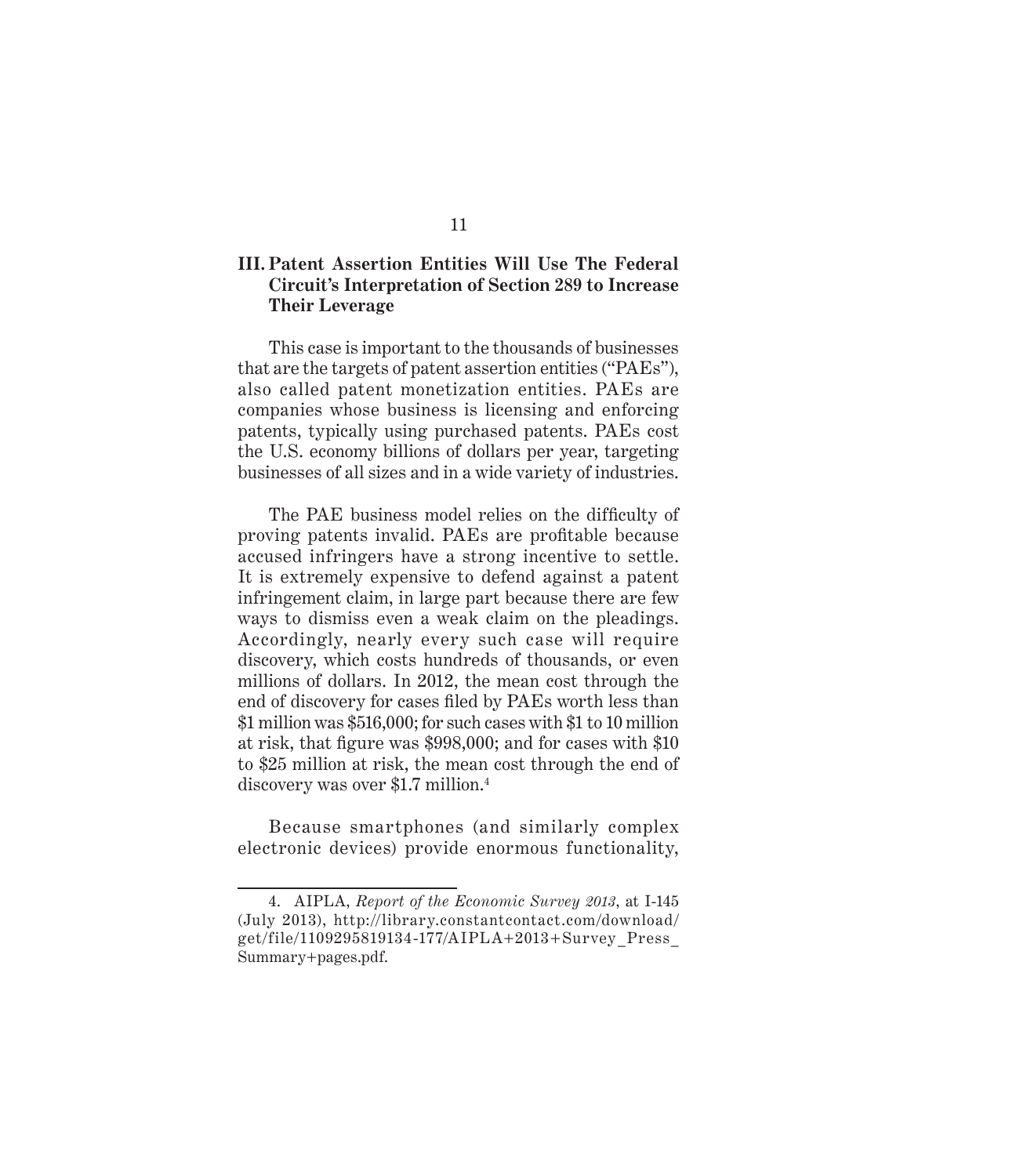the value of a smartphone is much greater than any ornamental feature. Few would buy an empty case that looked like a smartphone but did nothing.

Yet, the Federal Circuit's interpretation of Section 289 allows a design patent owner to capture all of the value of the functions of a smartphone in addition to any value attributable to the infringed design. Such patent owners include PAEs.

Patent assertion entities have already begun using the Federal Circuit's decision below as leverage. A PAE called Intellectual Capital Consulting, based in Colorado, recently threatened Samsung with damages for design patent infringement:

Moreover, as you may be aware, *Apple Inc. v. Samsung Electronics, Ltd.* (Fed. Cir. 2015) further solidified damages for design patent infringement. 35 U.S.C. § 289 explicitly authorizes the award of *total profits* from the article of manufacture bearing the patented design. That is, unlicensed sales . . . will dramatically increase damages liability.

Letter from Samuel K. Giles, Managing Director, Intellectual Capital Consulting, LLC, to Gregory Lee, Samsung Telecommunications America, LLC (June 2, 2015), https://trollingeffects.org/demand/intellectualcapital-consulting-ltd-2015-06-02. This letter was sent less than one month after the Federal Circuit's decision, which issued on May 18, 2015.